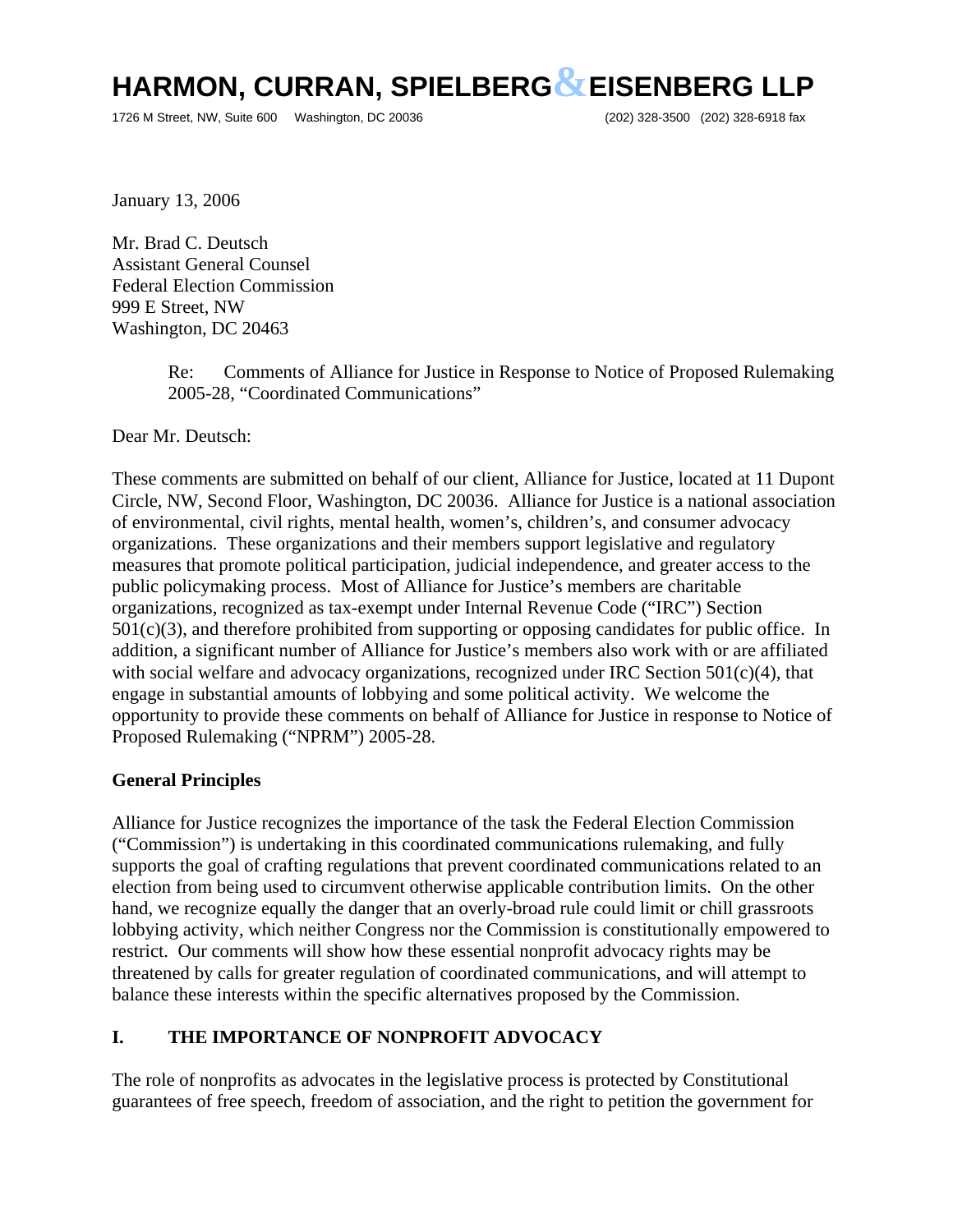NPRM 2005-28 Page 2 January 13, 2006

redress of grievances. A long line of Supreme Court decisions highlights the Court's vigilance in protecting communications concerning matters of public policy. Speech on public policy "occupies the core of the protection afforded by the First Amendment. . . . No form of speech is entitled to greater constitutional protection than Mrs. McIntyre's [handing out leaflets in the advocacy of a politically controversial viewpoint]."<sup>[1](#page-1-0)</sup> Nor is *McIntyre* alone. "The protection given speech and press was fashioned to assure unfettered interchange of ideas for the bringing about of political and social changes desired by the people."<sup>[2](#page-1-1)</sup> "Whatever differences may exist about interpretations of the First Amendment, there is practically universal agreement that a major purpose of that Amendment was to protect the free discussion of governmental affairs."<sup>[3](#page-1-2)</sup> There is "a profound national commitment to the principle that debate on public issues should be uninhibited, robust, and wide-open, and that it may well include vehement, caustic, and sometimes unpleasantly sharp attacks on government and public officials."<sup>[4](#page-1-3)</sup>

Public policy advocacy implicates not only the First Amendment right to speak but also the right to associate. "Effective advocacy of both public and private points of view, particularly controversial ones, is undeniably enhanced by group association."[5](#page-1-4) "[F]reedom to associate with others for the common advancement of political beliefs and ideas is a[n] activity protected by the First and Fourteenth Amendments."<sup>[6](#page-1-5)</sup>

The advocacy of all groups of citizens on matters of public concern is granted heightened protection under constitutional analysis, but  $501(c)(3)$ s in particular play an essential role in the public policy process that Congress and the courts have long recognized. Charities are uniquely positioned to provide information about key social problems and solutions. To retain their taxexempt status,  $501(c)(3)$ s must operate not for profit, but for a charitable, educational, scientific, or religious purpose. Public charities must also receive the majority of their support from the general public or government. Because many  $501(c)(3)$ s provide direct services to their communities — healthcare, housing, education, legal services, etc. — they have a grassroots view of the underlying social problems that create these needs. Frequently, these organizations know from first-hand experience which policy solutions offer a greater promise for addressing these problems. In addition,  $501(c)(3)$ s have a credibility in discussing these concerns because their charitable missions make their positions less likely to be tainted by a desire for profit or the interests of a small group of individuals.

The contribution of nonprofits to sound policymaking has long been recognized by Congress. In 1976, Congress enacted sections 501(h) and 4911 of the IRC, indicating an affirmative Congressional intent to encourage limited lobbying activities by public charities.<sup>[7](#page-1-6)</sup> This

 $\overline{a}$ 

<span id="page-1-1"></span>

<span id="page-1-2"></span>

<span id="page-1-0"></span><sup>&</sup>lt;sup>1</sup> McIntyre v. Ohio Election Comm., 514 U.S. 334, 346 –347 (1995).<br>
<sup>2</sup> Roth v. United States, 354 U.S. 476, 484 (1957).<br>
<sup>3</sup> Mills v. Alabama, 384 U.S. 214, 218 (1966).<br>
<sup>4</sup> New York Times Co. v. Sullivan, 376 U.S. 254,

<span id="page-1-4"></span><span id="page-1-3"></span>

<span id="page-1-5"></span>

<span id="page-1-6"></span> $^7$  Pub. L. No. 94-455, 90 Stat. 1520, 1720-9, § 1307.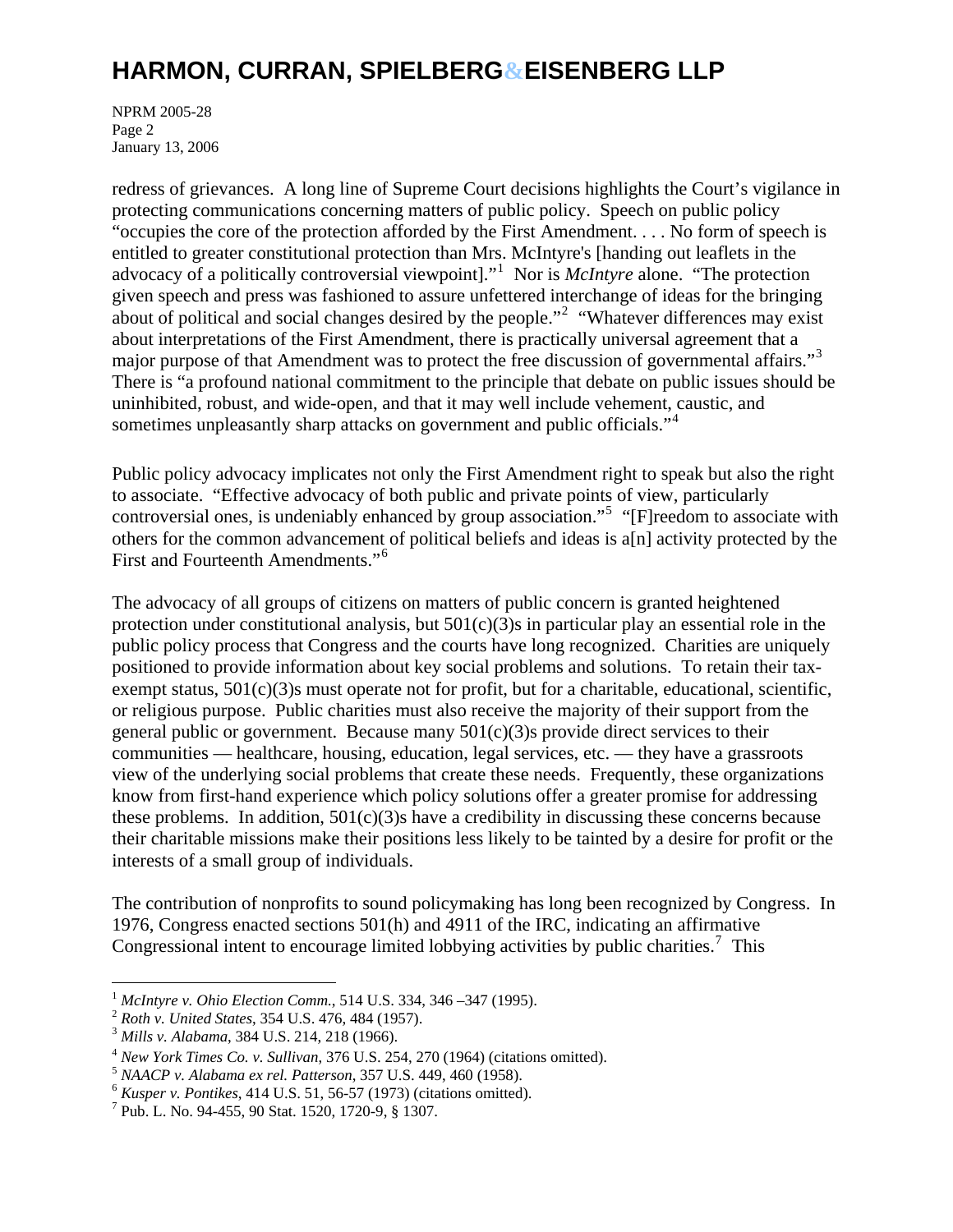NPRM 2005-28 Page 3 January 13, 2006

Congressional action stood in sharp contrast to its action only seven years earlier imposing a punitive excise tax on such activities by private foundations.<sup>[8](#page-2-0)</sup> The 1976 legislation clarified and simplified the applicable rules to encourage lobbying by charities within defined limits. It also explicitly recognized the value of policy advocacy by these organizations by excluding entirely from the lobbying limits certain legislative advocacy communications. "Making available the results of nonpartisan analysis, study, or research," is not treated as lobbying. <sup>[9](#page-2-1)</sup> Significantly, the law also allows without limit, "providing of technical advice or assistance (where such advice would otherwise constitute the influencing of legislation) to a governmental body or to a committee or other subdivision thereof in response to a written request by such body or subdivision, as the case may be."<sup>[10](#page-2-2)</sup> A similar exception applies even to private foundations, which are otherwise severely restricted from lobbying.<sup>[11](#page-2-3)</sup> Congress understood that its policymaking is enhanced by the technical and practical expertise of the nonprofit sector, and took care to ensure that the limits on lobbying by 501(c)(3)s would not operate to deprive Congress of that benefit.<sup>[12](#page-2-4)</sup> Although coordinated electoral activity is disfavored by being treated as a (hard money) contribution, coordinated policymaking is not. The rules developed to define the former should be careful to avoid capturing the latter.

#### **II. THREAT OF COORDINATED COMMUNICATIONS RULES TO NONPROFIT POLICY ADVOCACY**

### **A. Threat of Enforcement**

Uncertainty in the definition of coordinated communications within the Federal Election Campaign Act ("FECA") penalizes constitutionally permissible speech, chilling speakers not just through fear of the penalties, but also through fear of a costly, time-consuming investigation by the Commission. The risk of a penalty for violating FECA Section 441b is not insignificant, but in many ways it is exceeded by the threat of a complaint and Commission investigation. If the new coordinated communications rules are drafted to require the target of a complaint to document the circumstances and content of every contact between the organization and a campaign, even an investigation that clears the organization could consume hundreds of hours of staff time and thousands of dollars in legal fees. This loss of time and budget would devastate small and even moderate-sized 501(c)(3) nonprofits.

<span id="page-2-0"></span><sup>&</sup>lt;sup>8</sup> Pub. L. No. 91-172, 83 Stat. 487. Both private foundations and public charities are exempt from taxation under IRC Section 501(c)(3). 501(c)(3) organizations are considered "public" if they fall into certain classes of entities (such as churches or schools), or receive their funding from a broad section of the public. Private foundations, in contrast, are generally funded from a few private sources, and are much more extensively regulated under the tax code.

 $9^9$  26 U.S.C. § 4911(d)(2)(A).

<span id="page-2-2"></span><span id="page-2-1"></span> $^{10}$  26 U.S.C. § 4911(d)(2)(B).

<span id="page-2-3"></span> $11$  26 U.S.C. § 4945(e)(2).

<span id="page-2-4"></span><sup>&</sup>lt;sup>12</sup> The Internal Revenue Service has also created a similar exemption in its regulations defining activity by  $501(c)$ organizations that triggers the tax on investment income under IRC Section 527. 26 C.F.R. § 1.527-6(b)(4). This exception for appearances before a legislative body in response to a written request by such body implicitly recognizes that the legislature would not seek to tax, and thereby discourage, the expression of an opinion that it has affirmatively requested.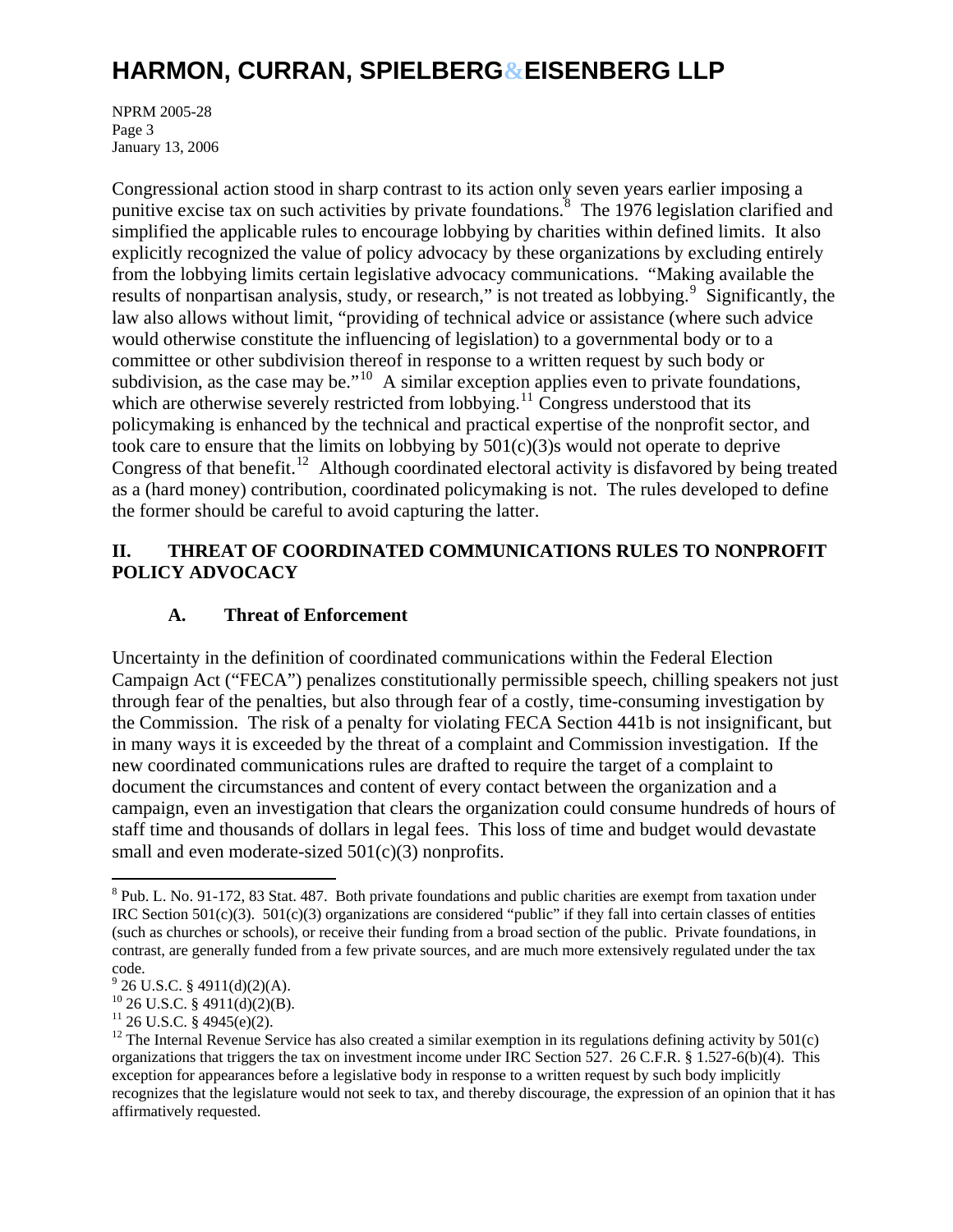NPRM 2005-28 Page 4 January 13, 2006

While an overbroad or unclear definition of coordination creates burdens for all types of individual and corporate speakers, including nonprofit corporations, for a  $501(c)(3)$  organization there is an additional danger. While public charities are permitted to participate in the policymaking process, Section 501(c)(3) of the IRC forbids charities from intervening in political campaigns. In general, this provision is far more restrictive than the FECA. In fact, many  $501(c)(3)$  organizations are surprised to learn that any aspects of the FECA are relevant to them in light of the strong IRC prohibition. The penalty for violating the IRC's campaign intervention prohibition is loss of the organization's tax-exempt status, seen in the nonprofit world as virtually an organizational death penalty. The Internal Revenue Service ("IRS") would almost certainly find that an FEC finding that a  $501(c)(3)$  has made any "contribution" – whether coordinated or not – to a political campaign would prove a violation of the IRC's campaign intervention prohibition. Thus, if the Commission were to find that coordination between a  $501(c)(3)$  and a political campaign had turned a public communication into a prohibited contribution under FECA section 441b, the IRS could act to revoke the organization's taxexempt status. The threat of this additional penalty could deter these organizations from exposing themselves to any risk that even a *bona fide* lobbying activity undertaken in consultation with Congressional allies might provide the basis for an allegation of improper coordination.

#### **B. Problems of Overbreadth and Vagueness**

As Alliance for Justice has indicated in previous rulemaking comments, our touchstone is the need to craft any restrictions narrowly to ensure that essential voices in the political debate, particularly those of the nonprofit sector, are not silenced. The numerous proposals in this NPRM have the potential to apply to organizations engaged primarily in charitable work with limited policy advocacy, to a greater extent than is frequently the case with the Commission's work. These groups are not likely to be familiar with the intricacies of campaign finance law. If they do not have a bright line, or at least a clear standard to follow, there is a high likelihood that their non-electoral speech will be chilled.

As the Supreme Court wisely advised in *FEC v. Massachusetts Citizens for Life*, "government must curtail speech only to the degree necessary to meet the particular problem at hand, and must avoid infringing on speech that does not pose the danger that has prompted regulation."<sup>[13](#page-3-0)</sup> In addition to avoiding regulatory overbreadth that inadvertently reaches protected speech, the First Amendment concerns also demand that we avoid rules that, while not banning protected speech, create a fear of regulation so great that it unduly restrains the speaker from participating in public debate.

In assessing the potential impact of the current proposed regulations governing coordinated communications, it is important to appreciate the extent of contacts wholly unrelated to elections that routinely take place between groups of citizens and elected lawmakers. Most officeholders

<span id="page-3-0"></span><sup>13 479</sup> U.S. 238, 265 (1986).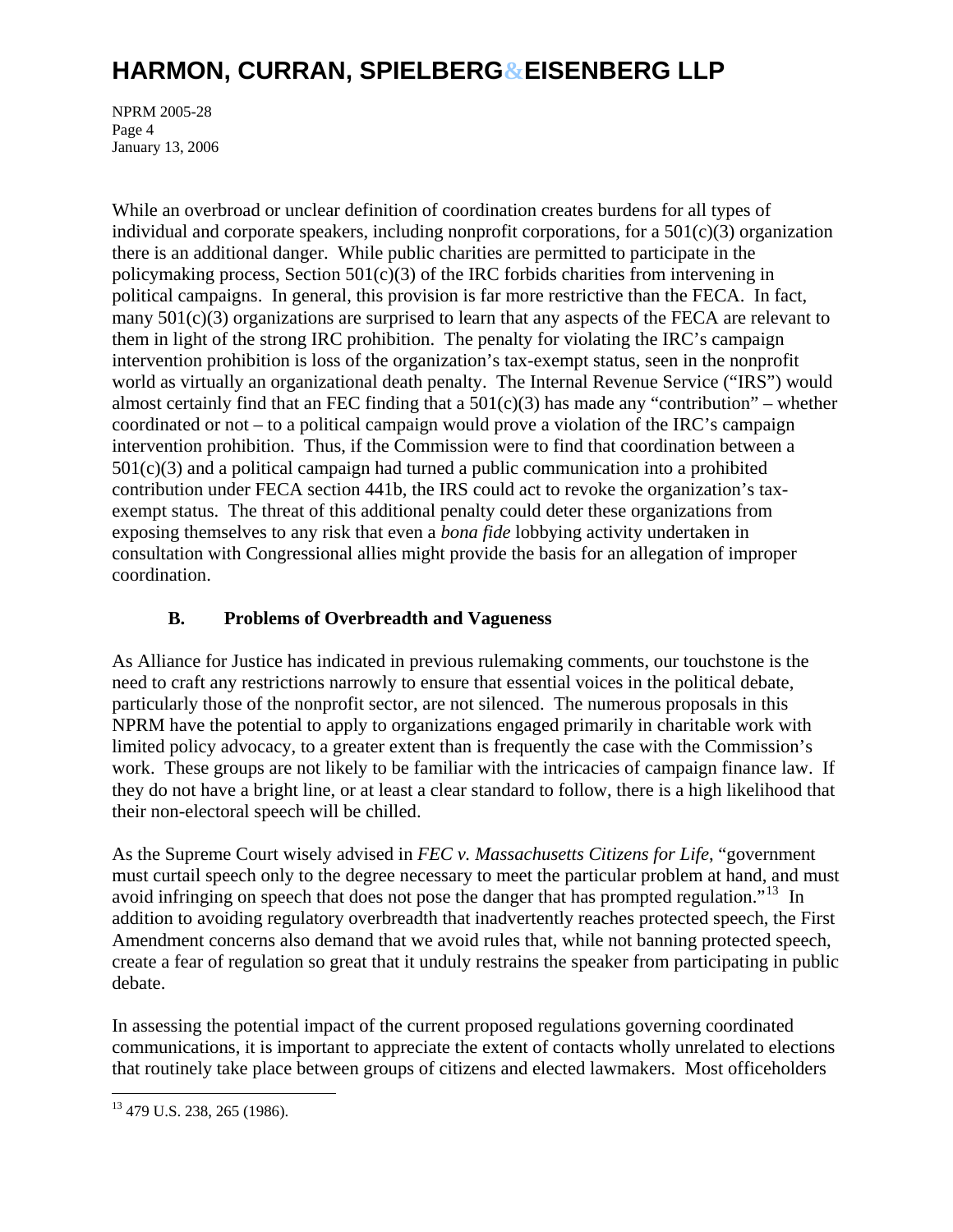NPRM 2005-28 Page 5 January 13, 2006

are perpetual candidates; even if they have not declared their intention to seek re-election, it is likely they will do so in the near future. Under both current rules and all the variants proposed in this rulemaking, even if a time window applies to the making of a potentially coordinated communication, the conduct that may be held to constitute coordination could take place at any time.<sup>[14](#page-4-0)</sup> As a result, a broad definition has the potential to affect contact with policymakers that occurs at a point distant in time from an actual election day.

#### **C. Responses and Solutions**

Our comments on these proposed rules seek, when possible, to include the use of bright- line tests and safe harbors. Bright lines provide the clarity necessary to reassure organizations that might otherwise be fearful to introduce their unique and essential contributions into the public policy debate. A properly drafted content test will leave unregulated a sufficiently wide swath of policy advocacy to allow these groups to carry out their critical mission. Safe harbors and carveouts can supplement a potentially overbroad bright-line rule to further shelter non-electoral activity that ought not to be regulated.

To be sure, the existing regulations do provide a safe harbor for inquiries about a candidate's or political party's position on legislative or policy issues.<sup>[15](#page-4-1)</sup> Although this exception appropriately protects such inquiries from triggering application of the coordination rules, this is a narrow exception. It permits an organization to learn where a candidate stands on a policy issue, but that is only the starting point in a meaningful effort to influence legislation. In addition to ongoing conversations with legislators in need of persuading with regard to a pending policy proposal, nonprofits frequently meet to strategize with those legislators who most strongly support their legislative agenda. It is also common to coordinate legislative strategy with party officials. While the Commission no doubt encounters political parties primarily as organizations seeking to achieve the election of their candidates, parties also adopt and seek to promote policy and issue agendas. Effective advocacy is often best served by careful coordination among coalitions of organizations interested in an issue and, where those groups' interests overlap with a political party or member of Congress, legislative efforts necessarily entail coordination with them, including specific coordination of public communications around the issue.

### **III. SPECIFIC COMMENTS**

In light of the important role played by nonprofit organizations in the legislative and policymaking process, the current rulemaking raises two specific concerns. First, prior communications between an organization and a political party or legislative officials about legislative or other policy issues should *not* be a basis for finding that subsequent independent electoral advocacy has been impermissibly coordinated. And second, any rule adopted should

<span id="page-4-0"></span><sup>&</sup>lt;sup>14</sup> The proposal suggests that perhaps the common vendor rules would be more limited in the time window to which they would apply, but where it is the organization's own direct conduct that leads to alleged coordination, no time limit appears to apply.

<span id="page-4-1"></span> $15$  11 C.F.R. § 109.21(f).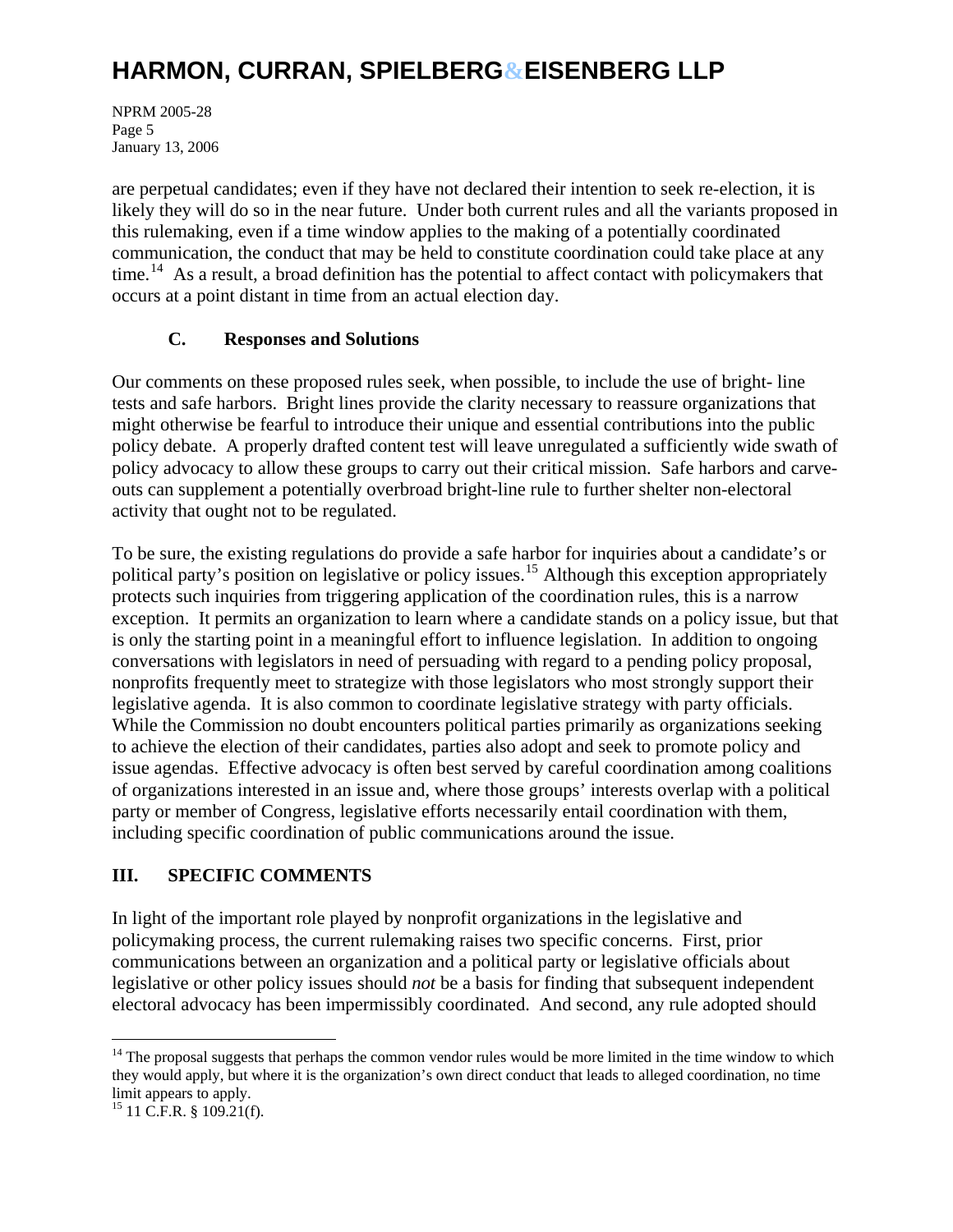NPRM 2005-28 Page 6 January 13, 2006

recognize that not all communications made by or coordinated with parties or candidates are election-related; the Commission should strive to leave unregulated those communications that pertain to policies and not campaigns. Policy advocacy communications may indeed be "coordinated" as the term is used in the conduct prong of these regulations, but if they are not somehow "in connection with" a federal election, there is no legal or constitutional basis for constraining them.

These concerns informed Alliance for Justice's thinking as we contemplated each of the Commission's proposals within both the content and conduct prongs of the coordinated communications rulemaking. After full consideration of the goals of FECA, the Commission's intentions, and the important advocacy rights of nonprofit organizations, we believe the best approach is to combine a 120-day bright-line rule with clearly stated safe harbors that would apply within that pre-election window to protect *bona fide* lobbying and other non-electoral communications.

### **A. Content Prong**

We note with approval that most of the alternatives in this rulemaking retain the fundamental structure of the existing coordinated communications regulations, and in particular the content test. As the accompanying memorandum notes, the content prong of the regulations was adopted in order to "ensure that the coordination regulations do not inadvertently encompass communications that are not made for the purpose of influencing a Federal election."<sup>[16](#page-5-0)</sup> Because the Commission lacks both statutory and constitutional authority to regulate such communications, we urge that the final rule adopted should retain a content test that is crafted to capture only speech that is "reasonably related to" an election.<sup>[17](#page-5-1)</sup> Absent a demonstrated electoral nexus, there is no basis for regulating speech, whether coordinated or independent.

#### 1. Alternative 1

Alternative 1, which retains the current 120-day rule, has the virtue of providing a bright-line rule that is easily applied. It leaves a significant period of time in the election cycle when organizations can communicate freely with the public about legislators and issues, and with political parties and legislators, without concern for allegations of improper coordination.

Of course, the drawback of this approach is that it creates an apparently irrebuttable presumption that public communications made within the 120-day pre-election window that refer in any way to a federal candidate have the requisite electoral nexus, even if those communications are legitimate grassroots lobbying or permissible issue advocacy that do not influence the election. The result is that citizens will be prevented from engaging in policy advocacy in cooperation with elected officials during this period of time or, alternatively, forced to modify their advocacy messages to avoid references to specific elected officials who happen to be candidates for re-

<span id="page-5-0"></span><sup>16</sup> NPRM at 73947.

<span id="page-5-1"></span><sup>&</sup>lt;sup>17</sup> NPRM at 73948.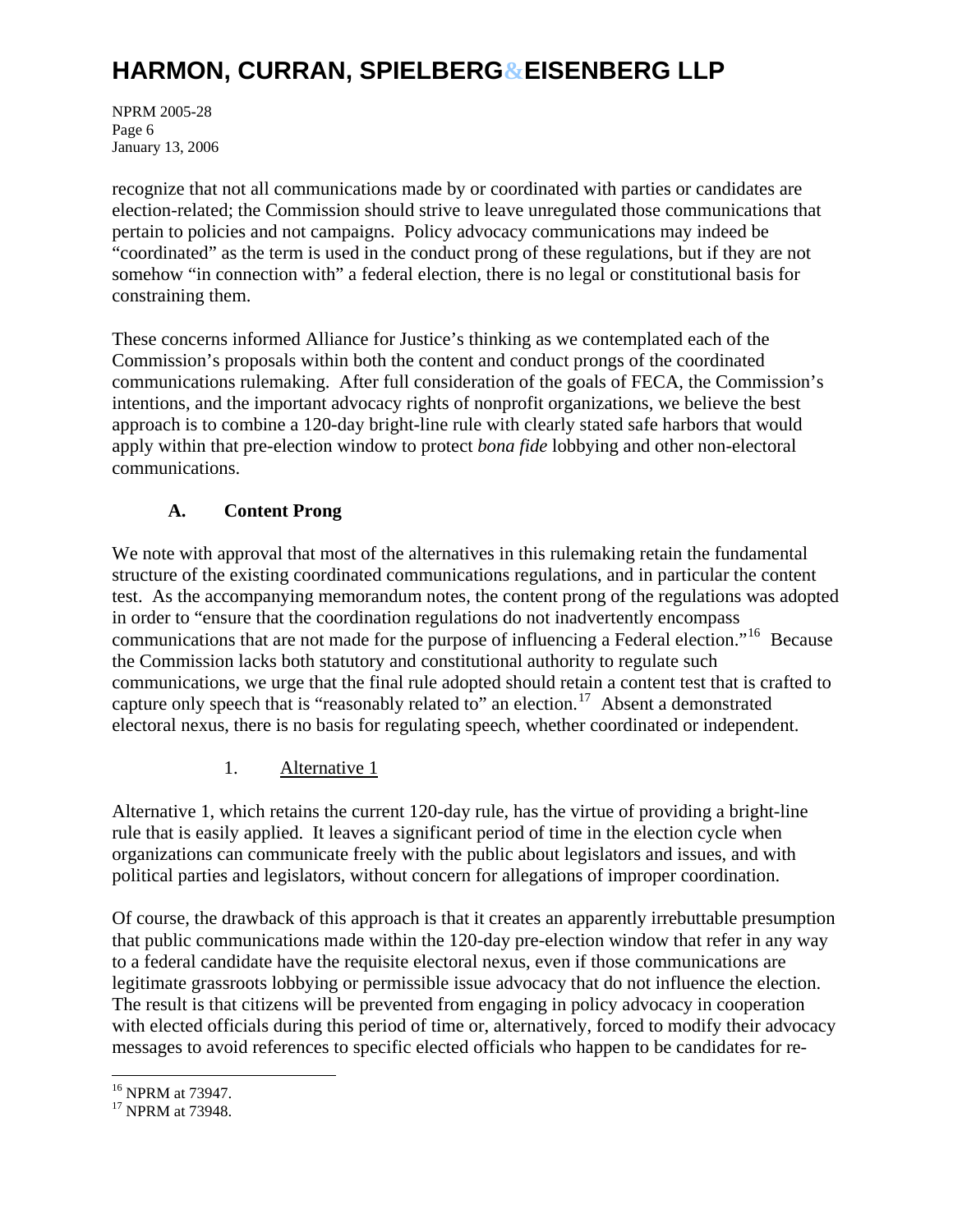NPRM 2005-28 Page 7 January 13, 2006

election. Contrary to the assertions that some have made, including in the context of the *Shays* litigation<sup>[18](#page-6-0)</sup> that gave rise to this rulemaking, a four-month pre-election window is not insignificant. In any given race, the 120 days before both general and primary elections occupy a full 2/3 of the election year.

Nonetheless, we believe that the clarity of this 120-day bright line makes up for its overbreadth. As discussed below in connection with Alternative 4, we prefer to combine this bright line with additional safe harbors to protect some non-electoral speech within the 120-day window as a way to cure some of the rule's overbreadth. However, the benefits of having a clear, easily applied rule that leaves open a significant time frame for unfettered advocacy cannot be overstated.

Any rule that establishes a bright line will be imperfect to some degree. 120 days is not a magic number, just as there is nothing magical about the 60- or 30- day period used to define electioneering communications. No one believes that communications on day 121 are likely to be tremendously different in their effect from those on day 120, nor are ads running on day 61 meaningfully distinguishable from those running on day 60. But this is not to say that time is wholly irrelevant. Wherever the line is drawn, it is clear that public communications on the weekend before election day are far more likely to be in relation to the election than those made a year out. A defined time frame may reasonably capture the overwhelming majority of electionrelated communications.

The NPRM cited a number of sources of information that might provide data to support or rebut the reasonableness of a 120-day content rule. Unfortunately, we lack the resources to provide a meaningful analysis of these materials, and we hope that other commenters will be able to shed light on what the available analyses indicate about the time at which campaign communications are typically and/or effectively made. From our limited review, it seems particularly difficult to find any studies relating to the timing of non-broadcast public communications.

While we cannot pretend to have thoroughly reviewed the available literature, the available research we have reviewed certainly suggests that campaign-related communications are overwhelmingly likely to occur no longer than 120 days before an election. One particularly interesting study reviewed polls in presidential elections between 1944 and 2000 to discern how voter sentiment evolves over time.<sup>[19](#page-6-1)</sup> A telling result was that the electorate's presidential preferences are most volatile during the period of time 90-120 days out from the election. Apparently it is during that time that voters are most open to persuasion and their opinions can be altered by external events.<sup>[20](#page-6-2)</sup> If we are correctly interpreting this article's scholarly findings, it provides strong evidence that public communications more than 120 days out from a presidential election are likely to have little effect on public electoral sentiment. It is highly unlikely that

<span id="page-6-0"></span><sup>18</sup> *Shays v. FEC*, 337 F. Supp. 2d 28 (D.D.C. 2004), *aff'd, Shays v. FEC*, 414 F. 3d 76 (D.C. Cir. 2005)(*pet. for reh'g en banc denied October 21, 2005*).<br><sup>19</sup>Christopher Wlezien and Robert S. Erikson, *The Timeline of Presidential Election Campaigns*, 64 THE JOURNAL

<span id="page-6-1"></span>OF POLITICS 969 (November 2002). 20 *Id*. at 978-9.

<span id="page-6-2"></span>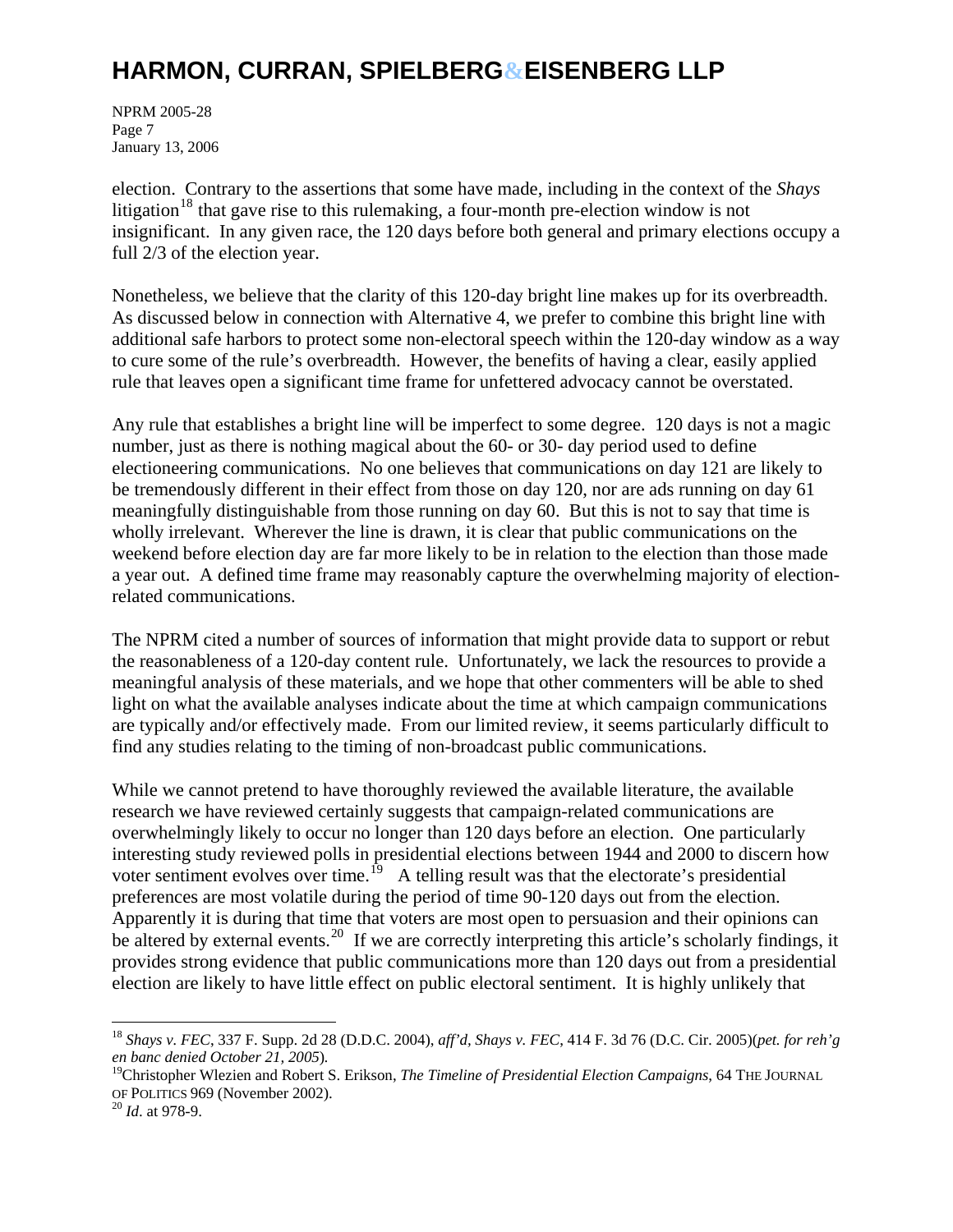NPRM 2005-28 Page 8 January 13, 2006

 $\overline{a}$ 

voters are open to persuasion in House and Senate further out from the election. While this article may not provide conclusive proof, it is certainly some evidence that the 120-day rule establishes a reasonable framework to capture communications that are, indeed, made "in connection with" a federal election. Other studies we found did not focus on the question of timing, but examined the effectiveness of various types of voter contact.<sup>[21](#page-7-0)</sup> The communications studied all seemed to come very close to the election. None of the scholarly studies we have found gave any indication that campaigns consider it effective to communicate with voters as far out as  $120 \text{ days.}^{22}$  $120 \text{ days.}^{22}$  $120 \text{ days.}^{22}$ 

#### 2. Alternative 2

Although Alliance for Justice is not opposed to a different time frame, all the possibilities discussed in this alternative seem to contemplate a window greater than 120 days, including the period from 120 days before the primary through the general election, or the entire election year. We oppose any effort to establish a longer time frame if it is crafted with an irrebuttable presumption that communications made during that period that mention a federal candidate are to be treated as in-kind contributions if coordinated with a party or candidate. As discussed above, an array of policy advocacy may legitimately be coordinated with elected leaders yet have no reasonable connection to the electoral process. A conclusive presumption that eliminates or even severely curtails such advocacy in every even-numbered year is entirely unsupportable.

The Commission's discussion of this alternative suggests that outside a set pre-election time frame it might be appropriate to narrow the content test's reach to cover only communications that include an extra element. We do not, in principle, oppose this approach, so long as the rule derived is stated clearly and provides adequate guidance. However, the proposal discussed in the NPRM suffers from two defects. The less significant problem is the length of time to which the test might apply. Adding an additional 120 days of "content plus" to the eight months of the election year already covered potentially expands the reach of the regulations to govern communications made throughout the entire election year. On the other hand, it might be reasonable to adopt a rule that presumes an electoral nexus for communications within a narrower pre-election window, such as 30 or 60 days,  $^{23}$  $^{23}$  $^{23}$  and regulates communications in a longer time period only if an additional element is present to indicate that the communication is made "in connection with" an election.

 $^{21}$   $E.g.,$  601 The Annals of the American Academy of Political and Social Science, Vol. 601, No. 1

<span id="page-7-1"></span><span id="page-7-0"></span><sup>(</sup>September 1, 2005) (entire issue focusing on analysis of voter mobilization techniques).<br><sup>22</sup> *See, e.g.,* Emily Arthur Cardy, *An Experimental Field Study of the GOTV and Persuasion Effects of Partisan Direct Mail and* 

<span id="page-7-2"></span><sup>&</sup>lt;sup>23</sup> The statutory regulation of electioneering communications and underlying legislative record provide support for the proposition that communications in the 30 days before a primary or 60 days before a general election are reasonably likely to be "in connection with" the election. Although that provision relates only to broadcast messages, it is reasonable to conclude that less effective communications media are *per se* not influencing elections outside the EC window.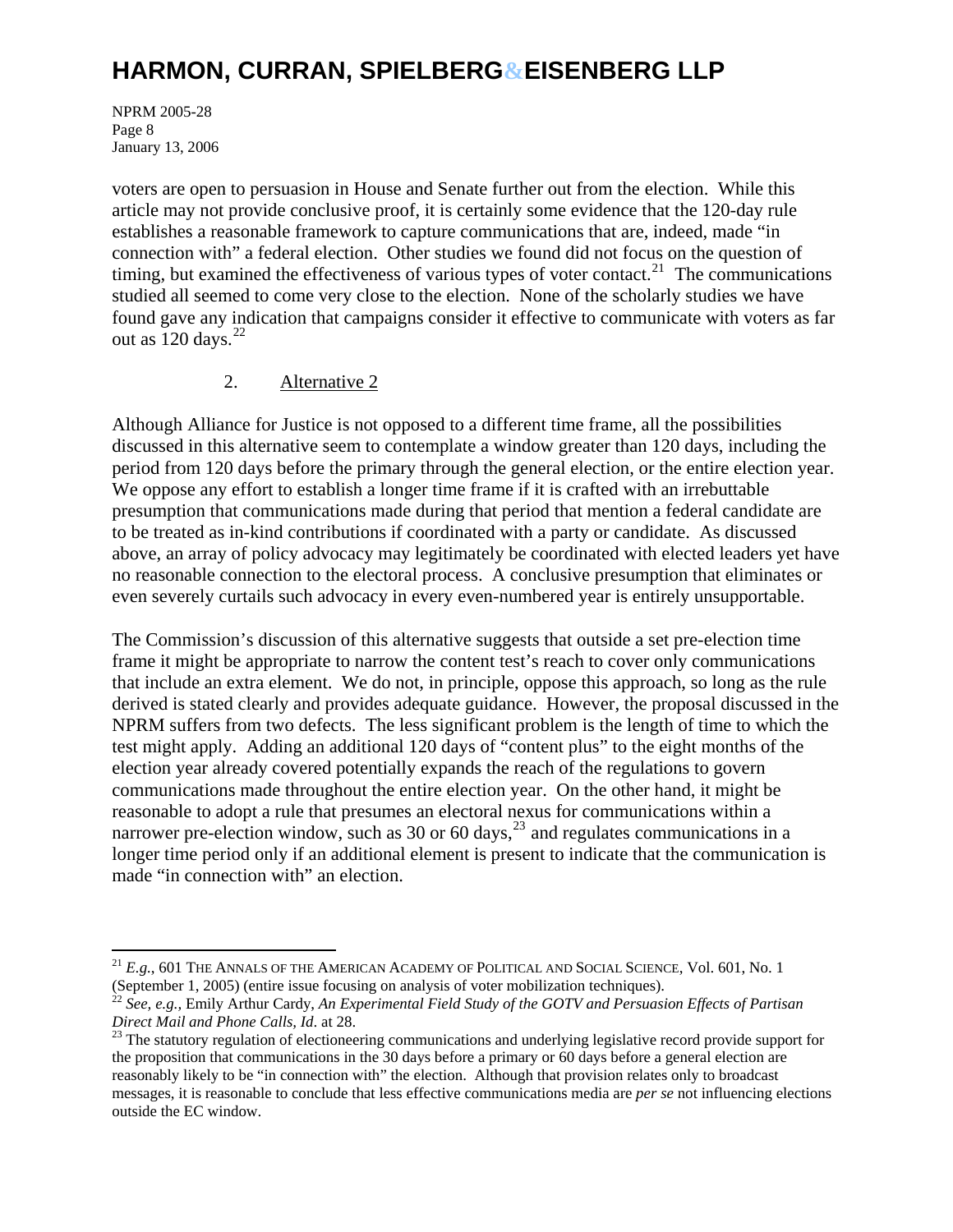NPRM 2005-28 Page 9 January 13, 2006

Unfortunately, the additional element proposed in the NPRM – words that promote, support, attack, or oppose ("PASO") a political party or federal candidate – does not come close to the degree of clarity required to provide adequate guidance to citizens' groups engaged in issue advocacy or to save the regulation from constitutional infirmity. This second defect is critical for 501(c)(3) organizations, in particular. Both Alliance for Justice and this law firm filed detailed comments in connection with the recently completed rulemaking on electioneering communications that emphasized the unworkability of "PASO" as a standard for nonprofits to apply. We will not reiterate here the litany of concerns raised by this vague and undefined standard. It is of note, however, that we were not alone in objecting to the application of PASO to  $501(c)(3)$  organizations. In the electioneering communications rulemaking, where commenters found little common ground, this was a point of near universal agreement:

[T]he proposal raises constitutional questions because it would impose a PASO standard that is not appropriate for application to individuals and entities other than candidates, political committees or other groups with a principal purpose to influence elections. . . [PASO] is potentially unconstitutional as applied to entities, such as section  $501(c)(3)$ corporations, which are not "major purpose" entities. $24$ 

While we applaud the Commission's attempt to require a demonstrated electoral nexus in order to regulate coordinated communications, PASO is not a sufficiently developed standard to rely upon. Its vagueness means that speech will be chilled because of uncertainty about how it might be enforced. It is this Commission's job to adopt understandable rules and provide guidance to the regulated community. If the Commission is serious about this approach, it must do the hard work of articulating the factor(s) that, outside a narrow pre-election window, are sufficient to support the conclusion that a coordinated public communication is made "in connection with" a federal election. Lobbying and advocacy groups that are not primarily involved in electoral politics need a plain rule to apply, not an arcane term of art open to subjective interpretation and application.

3. Alternative 3

 $\overline{a}$ 

Alternative 3 proposes eliminating the pre-election timeframe entirely, so that any coordinated public communication that refers to a candidate or party at any time and for any purpose would be treated as an in-kind contribution. We strongly oppose this approach.

As discussed above, there is an array of policy advocacy on which citizens, nonprofit organizations, elected officials, and political parties work jointly throughout each year. This would in effect criminalize all such efforts. For example, this past year saw heated debate over the President's proposal to privatize Social Security. Proponents of this plan included Republican legislators, leaders of the Republican Party, conservative nonprofits and citizens belonging to those groups. Opponents of this plan included Democratic leaders, progressive

<span id="page-8-0"></span><sup>&</sup>lt;sup>24</sup>Campaign Legal Center, Democracy 21, and the Center for Responsive Politics Comments in Response to Notice of Proposed Rulemaking 2005-20: Definition of "Electioneering Communication" at 18.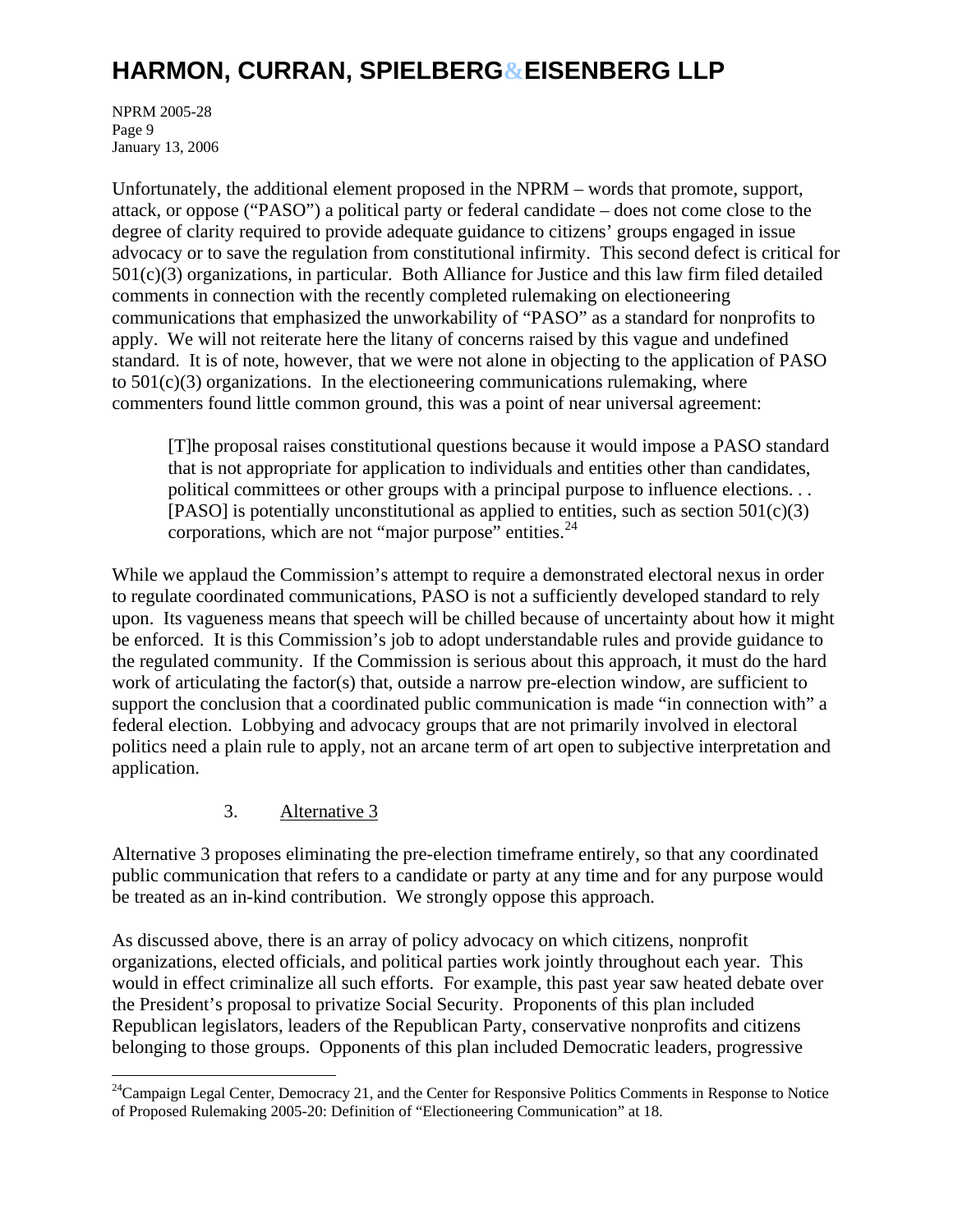NPRM 2005-28 Page 10 January 13, 2006

 $\overline{a}$ 

nonprofits, and concerned citizens. Public messages frequently referred to the President's proposal as the "Republican proposal." To suggest that this partisan reference is a sufficient basis to treat this policy-focused effort as somehow intending to influence an election is to stretch credibility.

Alliance for Justice's own experience provides another example of *bona fide* issue advocacy coordinated with elected officials.<sup>[25](#page-9-0)</sup> One of the cornerstones of Alliance for Justice's mission is its Judicial Selection Project, which since 1985 has taken a leading role in efforts to ensure a fair and independent judiciary. In the spring of 2005, the issue of the use of the filibuster to block judicial nominations created a crisis in the U.S. Senate. As the confrontation over the issue headed to final showdown, Alliance for Justice aired on national television an advertisement featuring Senator Harry Reid of Nevada decrying stated plans by some Senators to change Senate rules and prevent filibusters during consideration of judicial nominees. As demonstrated by Senator Reid's appearance in the advertisement, Alliance for Justice worked closely with him in creating this message to mobilize public involvement around an issue that was critical to both Senator Reid as Senate minority leader and Alliance for Justice's mission.<sup>[26](#page-9-1)</sup>

Alternative 3 would, in effect, represent a determination that political parties exist solely to elect candidates, and that their policy platforms and legislative strategies are somehow meaningless. It would be a conclusion that elected representatives engage in public debate for the sole purpose of winning re-election, that as legislators they do not have a stake in public policy debates. These conclusions simply do not stand up to any degree of scrutiny.

#### 4. Alternative 4

Alternative 4 suggests removing the time limitation of the current content test and adding an element stating that communications would be covered only if they PASO a candidate or party and are placed in the jurisdiction where federal candidates are on the ballot. As discussed above, PASO is not a workable standard for anyone to apply, much less for grassroots organizations that are not versed in the intricacies of FECA.

Depending on what PASO is interpreted to mean, this alternative is also potentially overbroad. If PASO is understood to mean "reasonably related to a federal election" – that is, PASO an individual *as a candidate* – it may be sufficient to demonstrate the electoral nexus necessary to support regulation when coordinated with a candidate or party. If, however, as some have urged,

<span id="page-9-0"></span><sup>&</sup>lt;sup>25</sup> The example given here naturally reflects Alliance for Justice's position on this specific issue. Our concern, however, is not just that our speech and that of those who share our views will be silenced, but that the public debate will suffer as a whole. Alliance for Justice's commitment to the free speech rights of all organizations is firmly held, as demonstrated by the fact that it has recently filed an *amicus curiae* brief in the Supreme Court defending the right of Wisconsin Right to Life to advocate the opposite position on the precise issue of the Senate's filibuster of judicial nominees.

<span id="page-9-1"></span><sup>&</sup>lt;sup>26</sup> Senator Reid was not a candidate at the time the ad ran, as he had just been reelected in the fall of 2004. However, this was not a consideration in the organization's planning, and it is entirely possible to imagine similar advocacy conducted jointly with an incumbent who was already an announced candidate.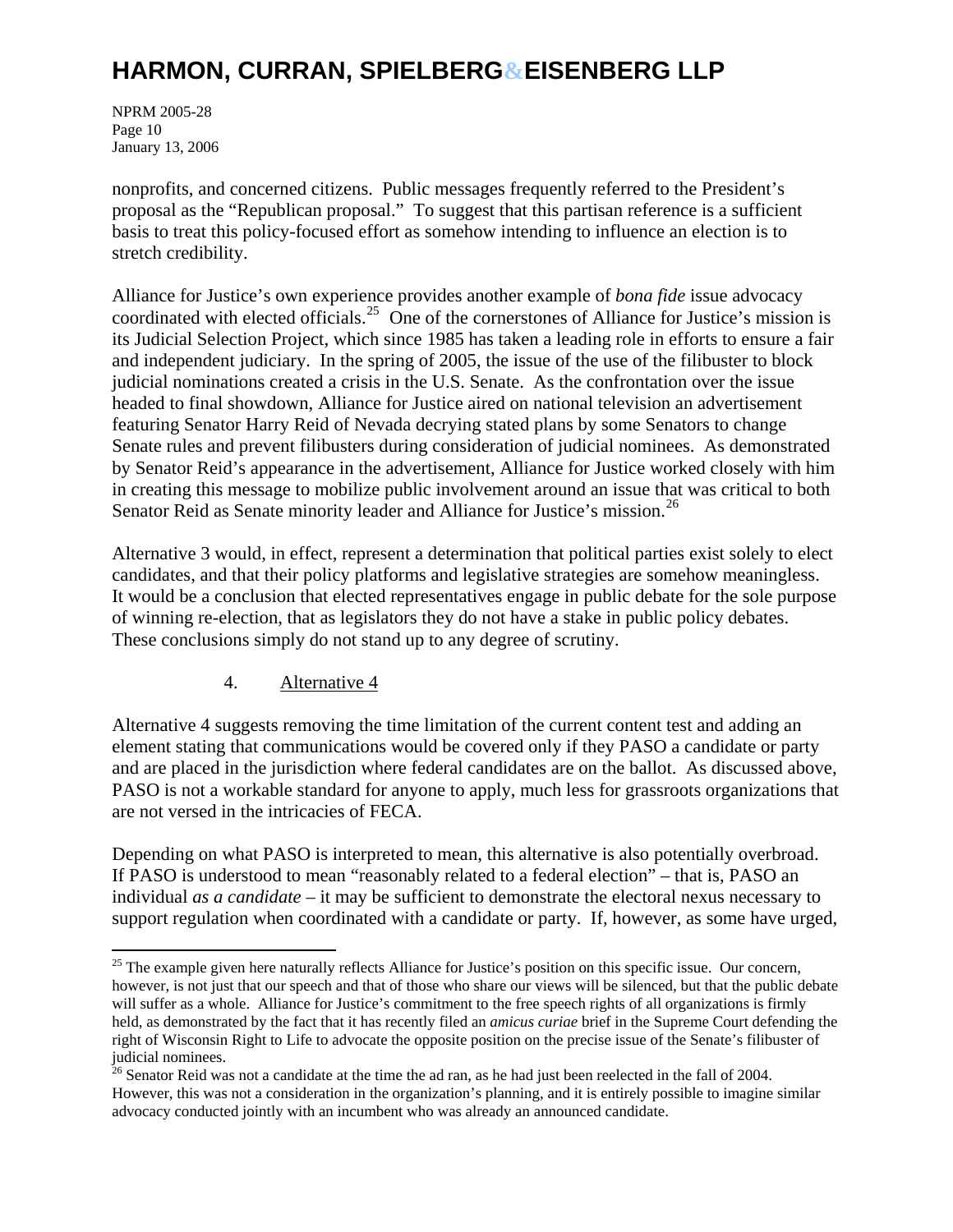NPRM 2005-28 Page 11 January 13, 2006

PASO includes praise or criticism of a lawmaker's position on a policy issue – that is, addressing an individual *as a policymaker*, then a number of *bona fide* lobbying communications will be captured under that rubric. To treat coordinated lobbying on controversial policy issues no matter when it occurs as an in-kind contribution to a candidate or party reaches far beyond what is necessary to prevent evasion of FECA's contribution limits.

The NPRM suggests as an alternative to the PASO standard in Alternative 4 a safe harbor that would apparently carve out some lobbying messages. While we applaud the effort to protect legitimate policy advocacy, the proposal as drafted falls short. Primarily, the problem is that the burden should not fall on the speaker to demonstrate that her/his speech is non-electoral and therefore not regulable; the burden should always be on the government, and this Commission, to identify with clarity and precision the type of speech which is sufficiently closely tied to elections to merit regulation.

However, this safe harbor approach combined with a time-limited bright-line standard has the potential to accomplish the twin goals of regulating coordinated communications reasonably related to federal elections while still protecting the policy and issue advocacy rights of individuals and nonprofit organizations. Within the 120-day pre-election window, communications that are demonstrably related to policy and not electoral advocacy should remain free of regulation.

With regard to the specific criteria listed in Alternative 4, it should not be necessary that a communication meet each element in order to qualify for a safe harbor. Prohibiting mention of a legislator's position on an issue removes a critical tool of effective lobbying. Similarly, requiring no mention of party affiliation or ideology ties the hands of an advocate seeking to move an audience to take lobbying action. We suggest that the following factors are sufficient to demonstrate that a message should qualify for a safe harbor:

- The communication refers to and encourages action on a particular legislative or executive branch matter;
- The communication does not refer to a clearly identified Federal candidate's character, qualifications, or fitness for office; and
- The communication does not refer to an election, voters or the voting public, or anyone's candidacy.

Of course, we note that electioneering communications remain covered by one of the content test's prongs. As a result, this exception would apply only to non-broadcast media or broadcast ads outside the 60/30-day electioneering communications window. Absent a record to demonstrate that coordinated communications meeting the above test but not constituting electioneering communications have in fact been used to evade FECA's contribution limits, an attempt to restrict them is unlikely to survive the strict scrutiny applied to constraints on policy advocacy. An appropriately drawn safe harbor combined with a bright-line time frame can work together to insulate these regulations from constitutional challenge.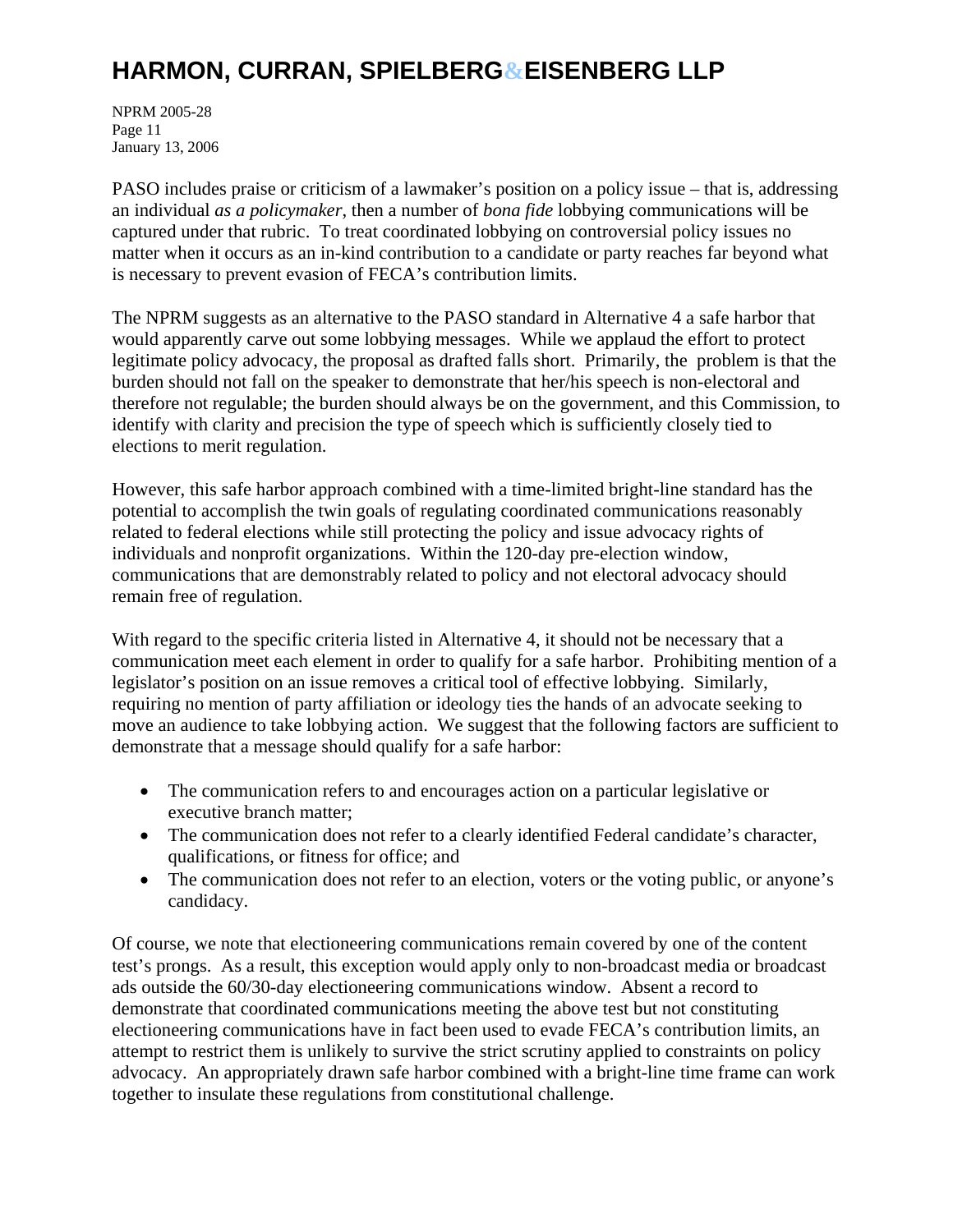NPRM 2005-28 Page 12 January 13, 2006

#### 5. Alternative 5

Alternative 5 proposes retaining the 120-day time frame only for organizations that are not political committees. This would leave in place the bright-line rule we have advocated for above in the discussion of Alternative 1 for other organizations, including all  $501(c)$  groups. We do not, however, support any rule that would create a conclusive presumption that public communications referring to parties or candidates are always election-related. True, political committees have a major purpose of influencing elections, but that is not necessarily their sole purpose. Indeed, we are aware of organizations and their advisors who have concluded that operating as a hard-money political committee is a safe and unimpeachable approach to advocacy in an uncertain and changing regulatory environment. In debates over the proper limits on  $501(c)(3)$  organizations, or the extent to which  $501(c)(4)$ s (and other  $501(c)s$ ) may engage in electoral advocacy, it is easy to rebut concerns about uncertainty by saying that an organization always has the option of using, or operating as, a PAC to pay for all communications mentioning federal candidates. If such communications made by political committees are to be subject to a different regulatory regime, that calculus will shift.

The evidentiary record does not support an irrebuttable presumption that the policy advocacy messages of all political committees are designed solely to influence elections and therefore serve as contributions when coordinated.

### 6. Alternative 6

Alternative 6 proposes replacing the content test with the requirement only that the public communication in question be made "for the purpose of influencing an election for Federal office." The discussion in the NPRM indicates that this would entail a fact-dependent, case-bycase inquiry. If that were true, we could not object more strenuously to this alternative. For all the reasons already discussed, nonprofit advocacy groups cannot constitutionally, and should not as a matter of sound policy, be subject to such a vague standard. A finding that a communication is "for the purpose of influencing" an election is the minimum necessity for this Commission to regulate speech, a statutory direction to the Commission to target its regulatory efforts. It is not a self-executing standard and on its own it provides no meaningful guidance as to what is permitted or not permitted.

Fortunately, the Supreme Court has already considered the vagueness of this language, and construed it definitively to reach only "communications that expressly advocate the election or defeat of a clearly identified candidate."[27](#page-11-0) If Alternative 6 were so construed, Alliance for Justice would be delighted to support the test. Absent such a narrowing construction, or regulatory language to applying a clear and understandable definition to the concept, Alternative 6 cannot even be considered a good faith attempt to articulate a meaningful rule.

<span id="page-11-0"></span> $\overline{a}$ <sup>27</sup> *Buckley v. Valeo*, 424 U.S. 1, 80 (1976).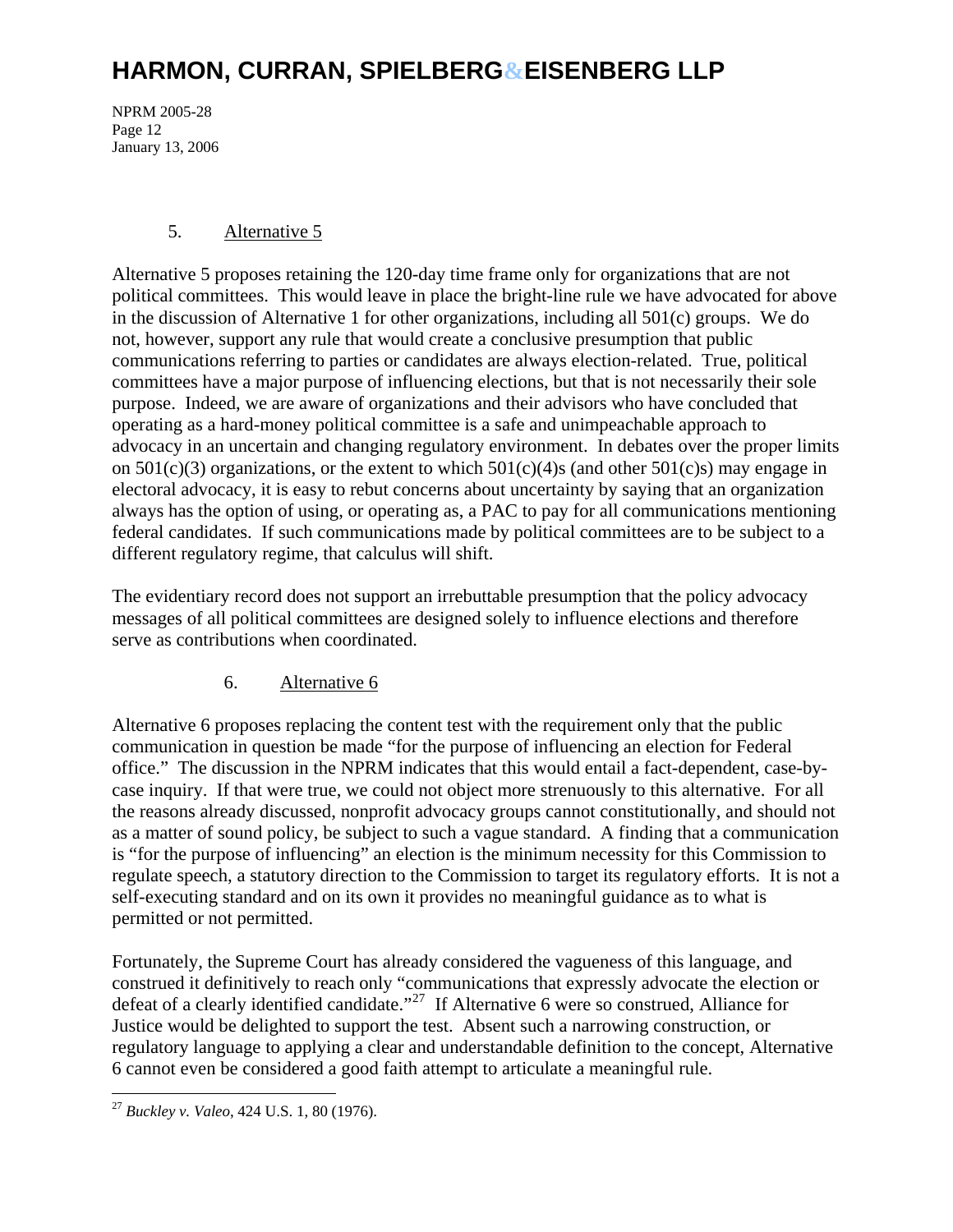NPRM 2005-28 Page 13 January 13, 2006

#### 7. Alternative 7

Alternative 7 would eliminate the content prong entirely, except to treat any coordinated public communication as a contribution. The underlying presumption of this proposal seems to be that if a communication is coordinated, it must have value to the candidate or party coordinating with the outside organization regardless of its actual language or intended purpose. This may be true, but to conclude that the communication is therefore necessarily made in connection with an election relies on the flawed assumption that candidates and parties have no other role than as electoral players, and can receive no non-electoral benefit from the coordinated communication. As we have demonstrated repeatedly throughout these comments, it is simply wrong to view political actors as only concerned with elections. The purpose of elections is to elect policymakers; FECA has no role regulating the policymaking process, and the Commission must take care in crafting its rules to avoid reaching beyond the electoral sphere with which it is charged.

In addition to the coordination of lobbying and other policy issue advocacy efforts discussed above, nonprofits benefit in many ways from cooperative efforts with legislators (who may also be candidates), many of which entail making public communications. The record in this Commission's recently completed rulemaking on electioneering communications contains a number of examples of Members of Congress who have recorded public service announcements to benefit nonprofit organizations. For instance, Senator John McCain has appeared in public service announcements supporting national mentoring month<sup>[28](#page-12-0)</sup> and opposing violence against Arab-Americans in the aftermath of September 11, 2001.<sup>[29](#page-12-1)</sup> Under Alternative 7, whenever an officeholder appears in a broadcast message, it appears it must *per se* be considered a coordinated communication. Yet it stretches credulity to attempt to assert that these public service appearances should be treated as campaign contributions.<sup>[30](#page-12-2)</sup>

The discussion of this alternative's overbreadth could extend at great length, but these examples are sufficient evidence that this captures too much speech. Alternative 7 threatens to restrict speech far outside the electoral arena and to deprive both nonprofits and the public of the attendant benefits this speech brings.

"Directed To Voters"

<sup>28</sup> S*ee* <http://www.hsph.harvard.edu/chc/mentoringmonth/psas.html>(last accessed January 12, 2006).

<span id="page-12-2"></span><span id="page-12-1"></span><span id="page-12-0"></span><sup>&</sup>lt;sup>29</sup> See [www.aaiusa.org/psa.htm](http://www.aaiusa.org/psa.htm) (last accessed January 12, 2006).<br><sup>30</sup> We have not verified whether the Senator was a declared candidate at the time the public service announcements mentioned were released, but they provide useful examples of wholly non-electoral public communications coordinated with someone who may well have been a candidate. Alternative 7 would certainly impose tremendous limitations on the ability of House members to participate in such public service announcements, given the frequency with which they face reelection.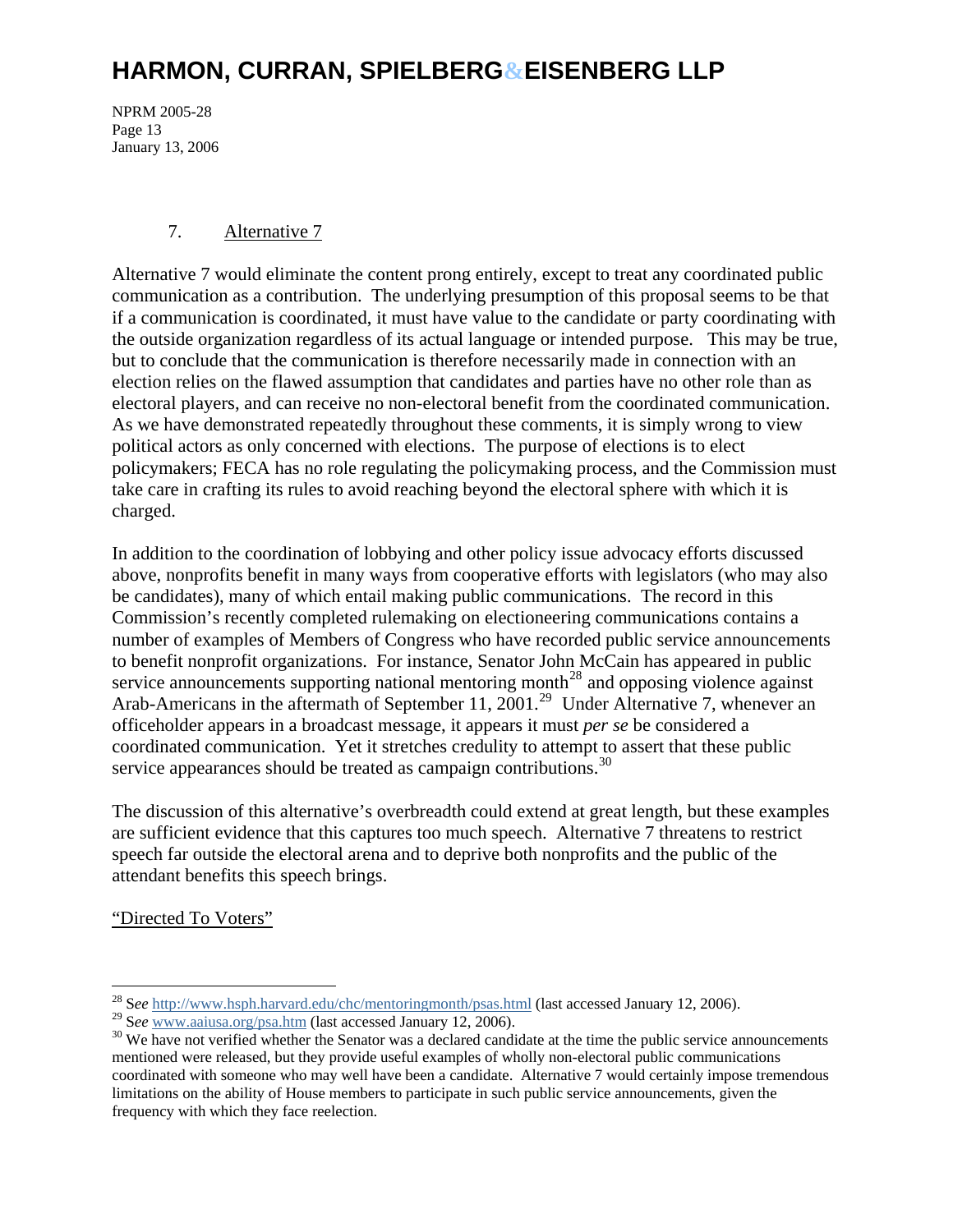NPRM 2005-28 Page 14 January 13, 2006

The NPRM inquires about the application of the requirement in the fourth content standard that a public communication must be directed to voters in the candidate's jurisdiction in order to be covered by the regulations. It inquires whether a communication that is disseminated nationally and therefore only incidentally reaches voters in the candidate's district be exempted from coverage of the regulations.

Alliance for Justice supports such an exception, but considers it of limited utility. Certainly the Commission should not treat as electoral an advertisement that refers to a bill's sponsor and runs nationwide as part of a lobbying campaign. However, this approach alone is not enough to distinguish *bona fide* lobbying. Grassroots lobbying communications are directed at a legislator's constituents to mobilize them to contact their elected representatives. Typically a communication will be tailored to a particular district, to encourage the most effective communication from the constituents. Most importantly, the message will convey where the representative stands on the legislation so members of the public know whether they should thank her/him for supporting their position or lobby the representative to change her/his position. The generic nationwide ad naming a bill's sponsor and encouraging support for or opposition to a legislative measure is plainly non-electoral, but that description does not adequately capture the majority of lobbying messages. Fundamentally, voters and constituents are the same people. The fact that a message is targeted to that group of people may be an indication of electoral intent, but it may equally indicate a *bona fide* lobbying intent. Something more is needed to distinguish the two. The safe harbor suggested in the NPRM is good, but we cannot agree with the suggestion that it reliably distinguishes all lobbying communications from those that may properly be regulated.

### **B. Conduct Prong**

Although it does not provide proposed language, the NPRM also seeks comment on a number of issues relating to the conduct prong of the regulations. We comment on a few of those points.

1. Request or Suggest

The NPRM inquires whether the fact that a public communication is made at the request or suggestion of a candidate or party means it presumptively has value to that candidate or party. As discussed in connection with Alternative 7 above, public communications may indeed have some value, but it does not necessarily follow that the communication has electoral value to the person with whom it is coordinated. Parties and candidates have legitimate interests in influencing policy debates, as well as promoting charitable causes, that may be furthered by coordinated public communications. Absent some other indicia of an electoral nexus, the fact that a communication is made at the request or suggestion of a candidate is not sufficient to demonstrate that it is the functional equivalent of a campaign contribution.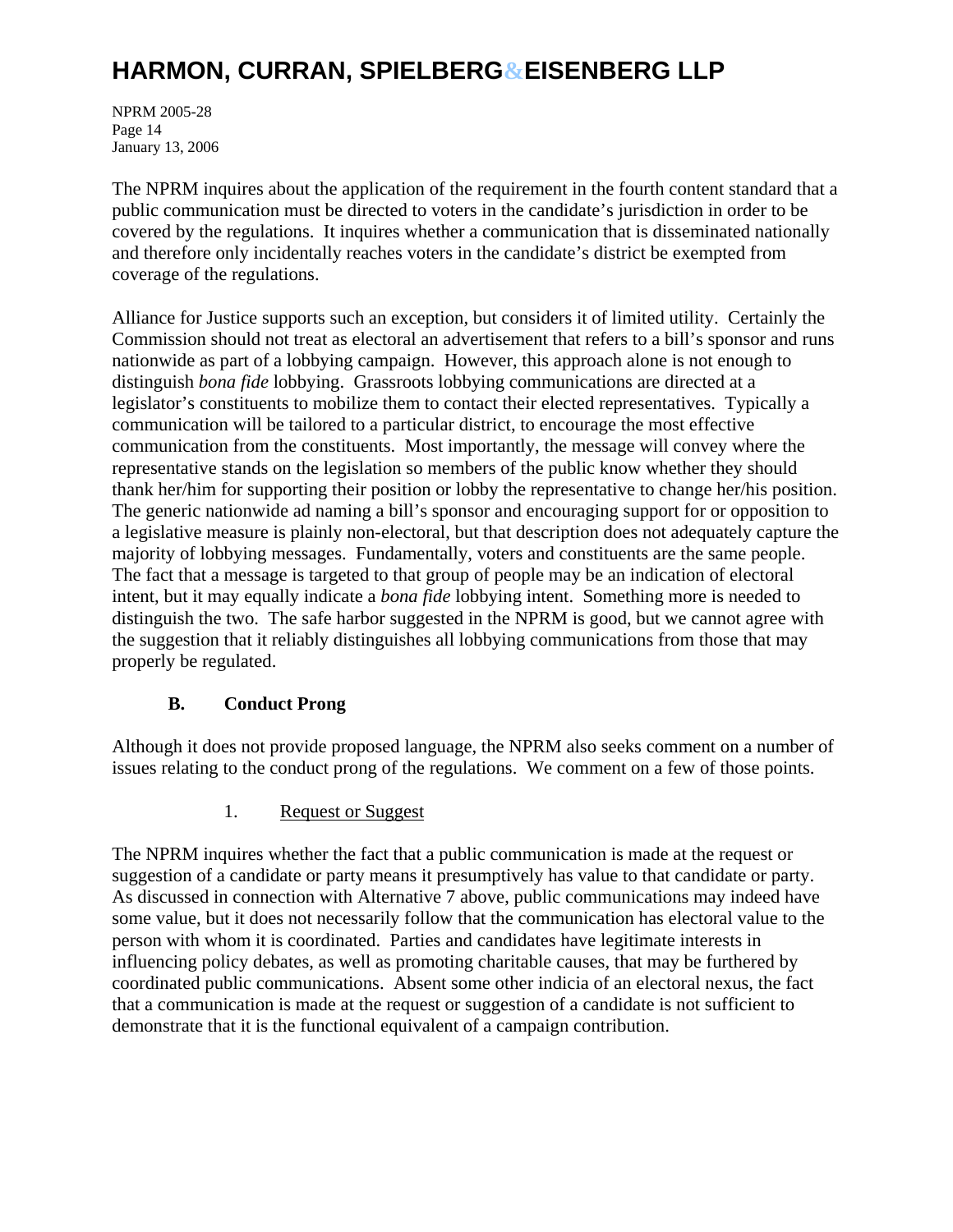NPRM 2005-28 Page 15 January 13, 2006

 $\overline{a}$ 

#### 2. Common Vendor

Alliance for Justice supports the suggestion that the common vendor rules should be limited to cover only people who are acting as agents.<sup>[31](#page-14-0)</sup> If the alleged intermediary who creates the avenue for coordination is not acting as an agent of a campaign, it makes little sense that the resulting communication would be sufficiently coordinated to be treated as a contribution. This is particularly true when applied to former employees who no longer have that direct relationship with the candidate. Having access to information about a campaign's plans or desires may make an organization's communication more effective, but that is not the same as being a substitute for a cash contribution.

Alliance for Justice supports in principle the firewall approach discussed in the NPRM. It is important, however, that any safe harbor be explicitly just that, and not a *de facto* requirement. Many smaller organizations, especially small nonprofits, cannot as a practical matter split their staff into coordinated and independent groups. These groups should nonetheless remain free to coordinate some lobbying and issue advocacy with officeholders without jeopardizing their ability to undertake separate and independent communications. Failure to comply with an available safe harbor should never create any negative inference.

#### 3. Publicly Available Information Safe Harbor

Alliance for Justice supports the proposal to create a safe harbor to clarify that the use of publicly available information does not constitute coordination. This is a clear and common-sense rule that provides useful guidance to the regulated community and is consistent with statutory intent. Advocacy based on information available to the general public can hardly constitute the type of coordinated communication that Congress intended to treat as an in-kind contribution.

#### 4. Interplay of Two Conduct and Content Standards

Theoretically, it makes sense to suggest that the conduct and content standards should be understood as a dynamic working in conjunction with each other. It may be reasonable to treat as contributions a broader set of communications made at the explicit suggestion of a candidate than if the conduct is less direct. (Of course, as discussed above, even in such a case there must be something to demonstrate an electoral nexus, either in the content of the message itself or based on some external factor such as temporal proximity.)

Unfortunately, it seems to us inevitable that such an approach would produce an unmanageably complex set of rules. It is already difficult for organizations to understand what they may and may not say to whom. We simply cannot support a proposal that would add an additional overlay of complexity.

<span id="page-14-0"></span> $31$  The regulatory definition of agent is in the process of being rewritten, but despite the attendant uncertainty we believe this is a reasonable proposal.